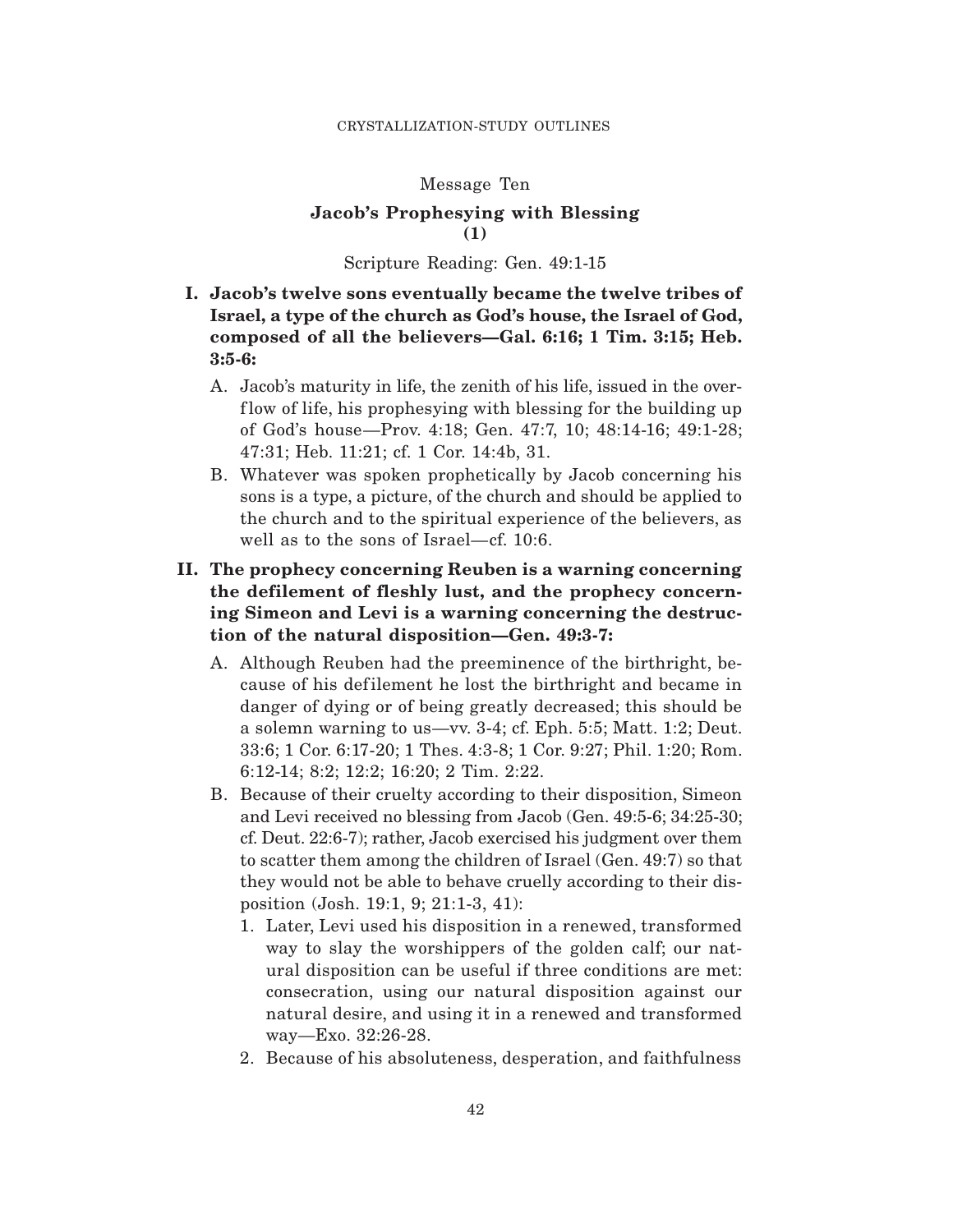Message Ten (continuation)

toward God, Levi received the blessing of the priesthood with the Urim and the Thummim—Deut. 33:8-9; Exo. 32:26-28.

- **III. The prophecy concerning Judah portrays Christ in the four Gospels (the contents of the gospel), the prophecy concerning Zebulun portrays the shipping out of the gospel in the Acts (borne by the wind of the Holy Spirit), and the prophecy concerning Issachar portrays the practice of the church life in the Epistles and Revelation (for God's building)—Gen. 49:8-15:**
	- A. The prophecy concerning Judah portrays the good news of Christ—the victory of Christ (vv. 8-9), the kingdom of Christ (v. 10), and the enjoyment and rest in Christ (vv. 11-12); these three truths are a summary of the New Testament:
		- 1. Judah, likened poetically to a young lion, is a type of Christ as the ultimate Overcomer—v. 9; Rev. 5:5:
			- a. In His victory Christ is typified as a young lion overcoming the enemies and couching in satisfaction after enjoying the prey (Gen. 49:9a); this is a picture of the victory of Christ over His enemies in His crucifixion (Col. 2:15; Heb. 2:14) and of His satisfaction and rest in His ascension as the issue of His victory (Eph. 4:8).
			- b. Christ is also the producing lioness, bringing forth many overcomers as His "lion cubs"—Gen. 49:9b; cf. Prov. 28:1; Rev. 22:5.
			- c. That no one dares to rouse Judah up (Gen. 49:9b) signifies that Christ's terrifying power in His resurrection and ascension has subdued everything (Matt. 28:18; Phil. 2:9; Eph. 1:21-23).
		- 2. In His authority and kingship Christ comes as the Peace Bringer, the One to whom all the nations will submit and obey—Gen. 49:10; Eph. 2:14-15:
			- a. The scepter, a symbol of the kingdom (Psa. 45:6; Heb. 1:8), denotes the kingly authority of Christ; that the scepter will never depart from Judah means that the kingship will never depart from Christ (2 Sam. 7:12-13; Dan. 2:44-45; 7:13-14; Rev. 11:15; 22:1, 3); we must be under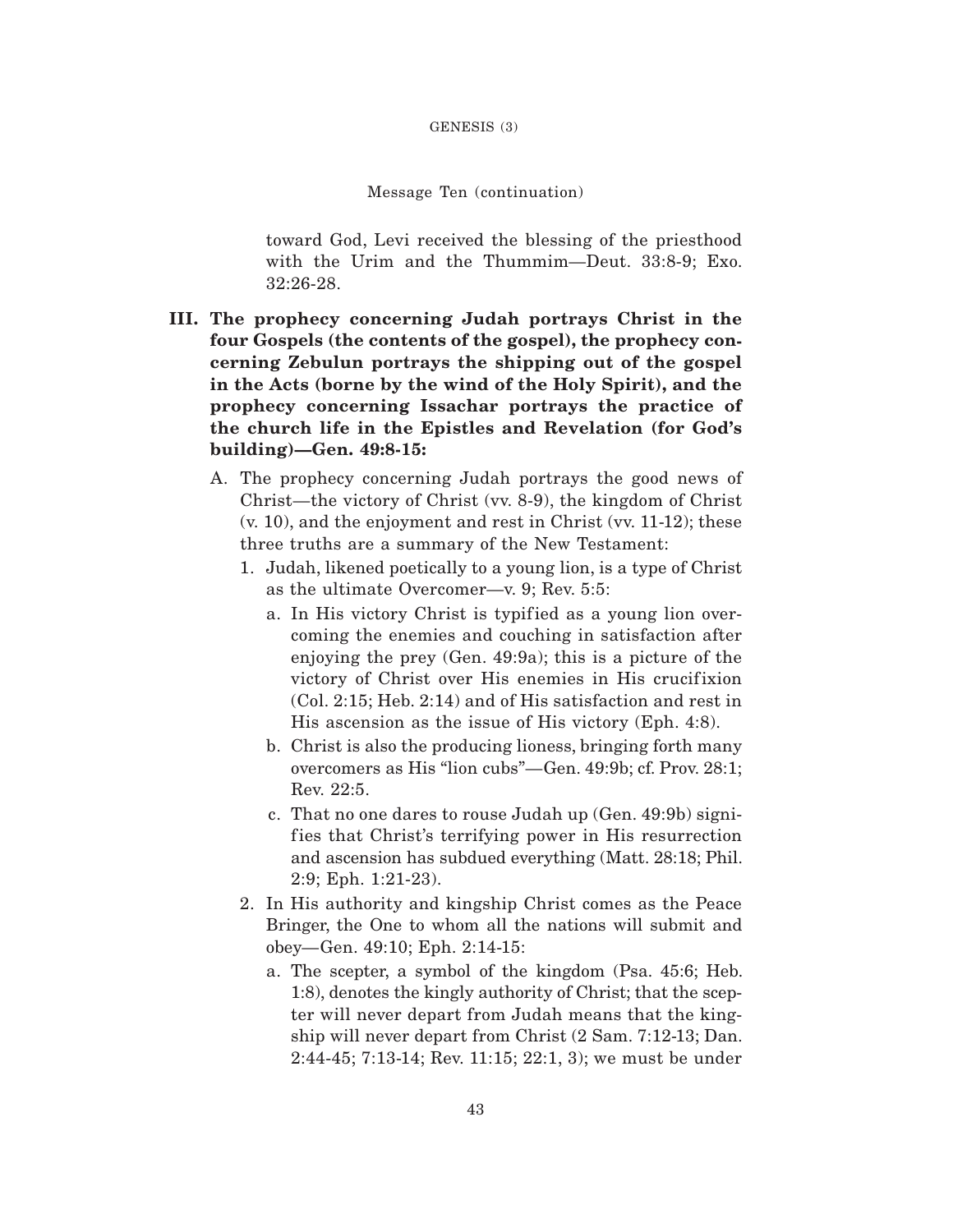Message Ten (continuation)

the ruling of Christ to reign for Christ over Satan, sin, and death (Col. 2:19; Rom. 5:17).

- b. *Shiloh,* meaning "peace bringer," refers to Christ in His second coming as the Prince of Peace, who will bring peace to the whole earth—Isa. 9:6-7; 2:4; Rom. 14:17; Col. 3:15; Matt. 14:22-33; cf. Job 3:25-26; Prov. 3:25-26.
- 3. Due to His victory and kingship, Christ can be enjoyed by us to be our rest—our perfect peace and full satisfaction— Gen. 49:11-12:
	- a. To bind our donkey, or our foal, to the vine indicates that the journey is over and that the destination has been reached; the vine in verse 11 typifies the living Christ, who is full of life.
	- b. To bind our donkey to the vine signifies to cease from our labor and our striving in our natural life and to rest in Christ, the living One who is the source of life (John 15:1, 5; Matt. 11:28-30); because Christ has won the victory and has gained the kingdom, He has become the rich vine to us for our enjoyment, rest, and satisfaction.
	- c. Garments signify our behavior in our daily living, and wine signifies life (Gen. 49:11b; John 2:3); hence, to wash our garments in wine and our robe in the blood of grapes signifies to soak our behavior, our daily walk, in the enjoyment of the riches of Christ's life (Matt. 9:17 and footnote 1).
	- d. The eyes being red with wine and the teeth being white with milk  $(Gen. 49:12)$  signifies transformation from death to life by the enjoyment of the rich life of Christ (John 10:10; Judg. 9:13); the whiteness of the teeth indicates the sound, healthy function to take in God's Word as food and to utter His word so that others may be nourished (Eph. 6:19).
- B. The prophecy concerning Zebulun portrays the preaching of the gospel—Gen. 49:13:
	- 1. Zebulun, a seaport, was part of Galilee, the place where the Lord Jesus began His ministry of the preaching of the gospel of the kingdom—v. 13; Matt. 4:12-23; 28:7, 10, 16-20.
	- 2. Zebulun typifies Christ as the "shore" of the evangelists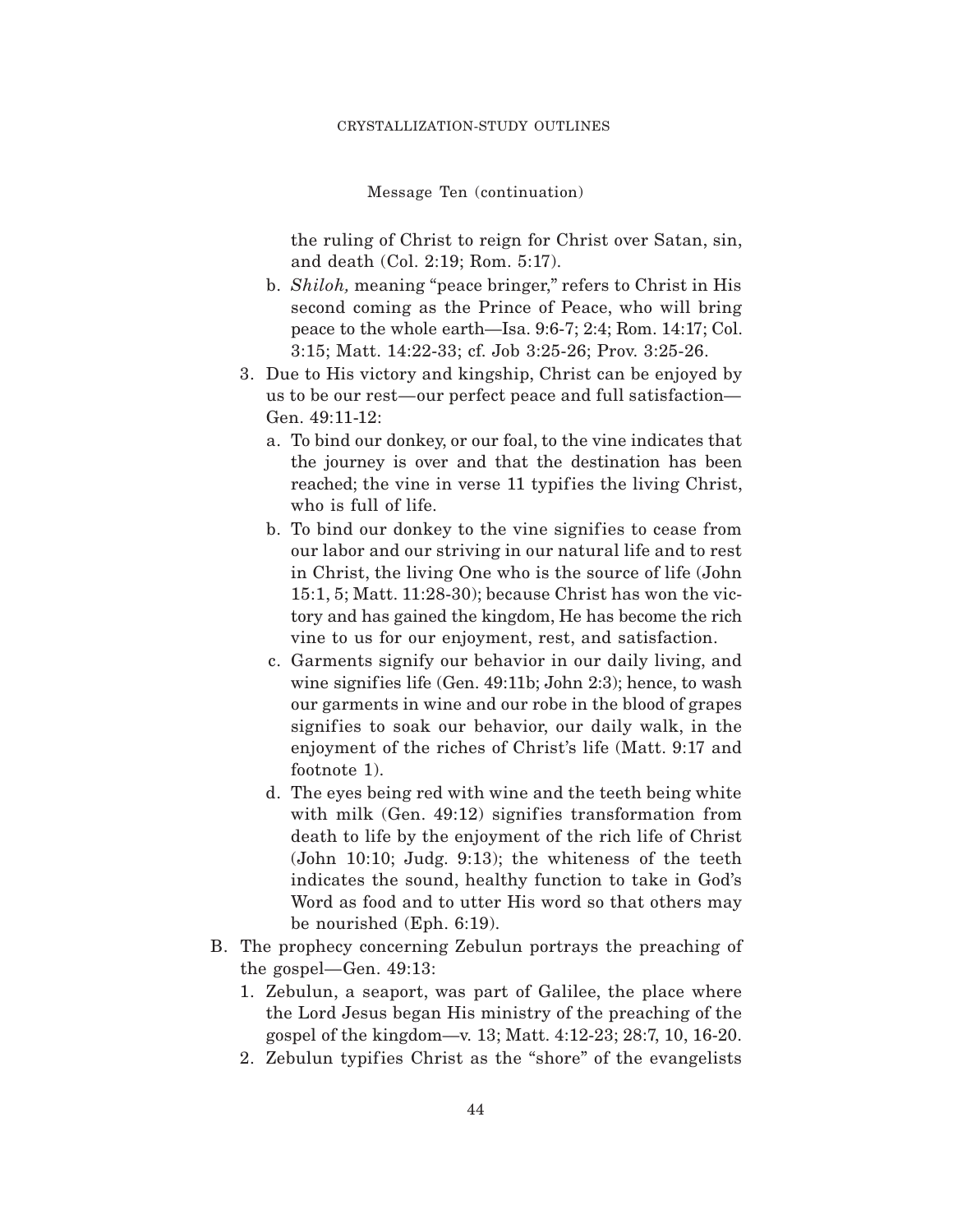#### GENESIS (3)

### Message Ten (continuation)

for the transportation and spreading in the preaching of God's gospel; after Christ accomplished all the things that are to be proclaimed as the gospel, on the day of Pentecost at least one hundred twenty gospel "ships," all of whom were Galileans (Acts 2:7; 13:31), set out from the "shore" to spread the gospel (Deut. 33:18a).

- 3. We can be the Galilean preachers, the gospel "ships," who sail out from Christ as the "shore" through prayer by the power of the Holy Spirit as the heavenly wind and with the riches of Christ in the Word to reach the whole world— Acts 1:8; 2:2-41; 4:31; Psa. 68:1, 11-13, 18-19, 27.
- C. The prophecy concerning Issachar portrays the church life— Gen. 49:14:
	- 1. The strong donkey signifies the natural man; to couch is to rest in satisfaction; and the sheepfolds signify the denominations and various religions based on the law—v. 14; cf. John 10:1-9, 16.
	- 2. The poetry in Genesis 49:14 portrays the genuine church life as the issue of the preaching of the gospel, in which our natural man rests in satisfaction between (outside) the religious sheepfolds; the land typifies Christ as the green pasture enjoyed by the believers in the church life vv. 14-15a; John 10:9.
	- 3. In Moses' blessing in Deuteronomy 33:18b, Issachar was to rejoice for his tents; there the tents signify the local churches as the expressions of the unique Body of Christ (Eph. 4:4a), in which the believers rejoice in the enjoyment of Christ's riches (Phil. 4:4; 1 Thes. 5:16).
	- 4. This enjoyment issues in our willingness to carry out our service, which is assigned by Christ as the Head; such service becomes a tribute offered to the Master for His satisfaction—Gen. 49:15b; 1 Cor. 12:4-6, 18, 28; Eph. 2:10; 4:11-12; cf. Rom. 15:16.
- **IV. The consummation concerning Judah (the gospel in the four Gospels), Zebulun (the preaching of the gospel in the Acts), and Issachar (the church life fulfilled in the remaining books of the New Testament) is seen in Deuteronomy 33:19, which says that the peoples, the nations, will be called**